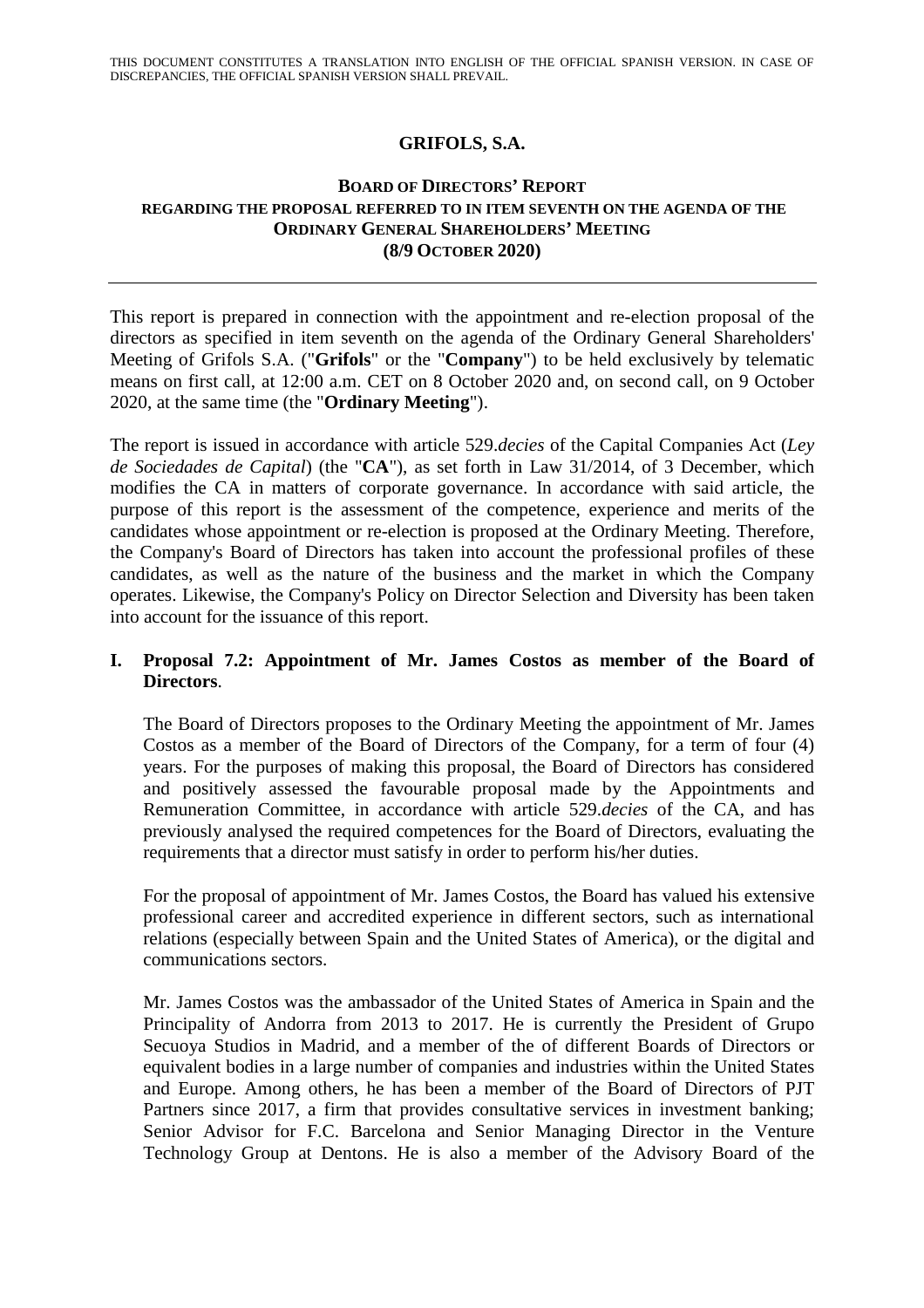AmCham Spain, as well as of three technological companies focused on artificial intelligence, teleportation and digital transparency. Mr. Costos is committed, through his various professional activities to support innovation and entrepreneurship.

Mr. James Costos is an American diplomat and holds a degree in Political Sciences from the University of Massachusetts.

Because of his relationships with the United States of America and his extensive knowledge of the global problems affecting society as a whole, Mr. Costos will be able to contribute his knowledge and greatly benefit a company with a global reach like Grifols.

In addition, the Board of Directors has carefully analysed all the legal requirements for Mr. Costos to be considered an independent director under article 529 *duodecies* of the CA.

As a result of the above, the Board of Directors of the Company has positively evaluated the competence, experience and merits of Mr. James Costos, considering that he has the suitable knowledge and experience for the role of director for which he is being proposed for appointment. Therefore, at the proposal of the Appointments and Remuneration Committee, the Board of Directors proposes to the Ordinary Meeting the appointment of Mr. James Costos as a member of the Board of Directors of the Company, with the category of "independent" director.

### **II. Proposal 7.3: Re-election of Mr. Victor Grifols Deu as a member of the Board of Directors.**

The Board of Directors proposes to the Ordinary Meeting the re-election of Mr. Victor Grifols Deu as a member of the Board of Directors of the Company, for a term of four (4) years. For the purposes of making this proposal, the Board of Directors has considered and positively evaluated the favourable report approved by the Company's Appointments and Remuneration Committee, which was submitted to the Board of Directors. Its content is reproduced below (*in italics*):

*"The Appointments and Remuneration Committee considers that Mr. Victor Grifols Deu has favourably contributed to the performance and development of the Company's Board of Directors since he was appointed director in 2016 and has a broad experience in the Company's business sector. Mr. Grifols Deu has a profound knowledge of the internal functioning of the Company and its group. He is Grifols' Co-Chief Executive Officer since January 2017, an executive position he has held while successfully leading the Company together with Mr. Raimon Grifols Roura and contributing to the Company's ongoing development and internationalization. Likewise, he currently holds various positions on the board of directors of companies within the group.*

*Mr. Victor Grifols Deu earned a degree in Business Administration and Management from the Ramon Llull University – Sarrià Chemical Institute (IQS) and a postgraduate degree in Business Administration and Management from the Michael Smurfit Business School in Dublin.*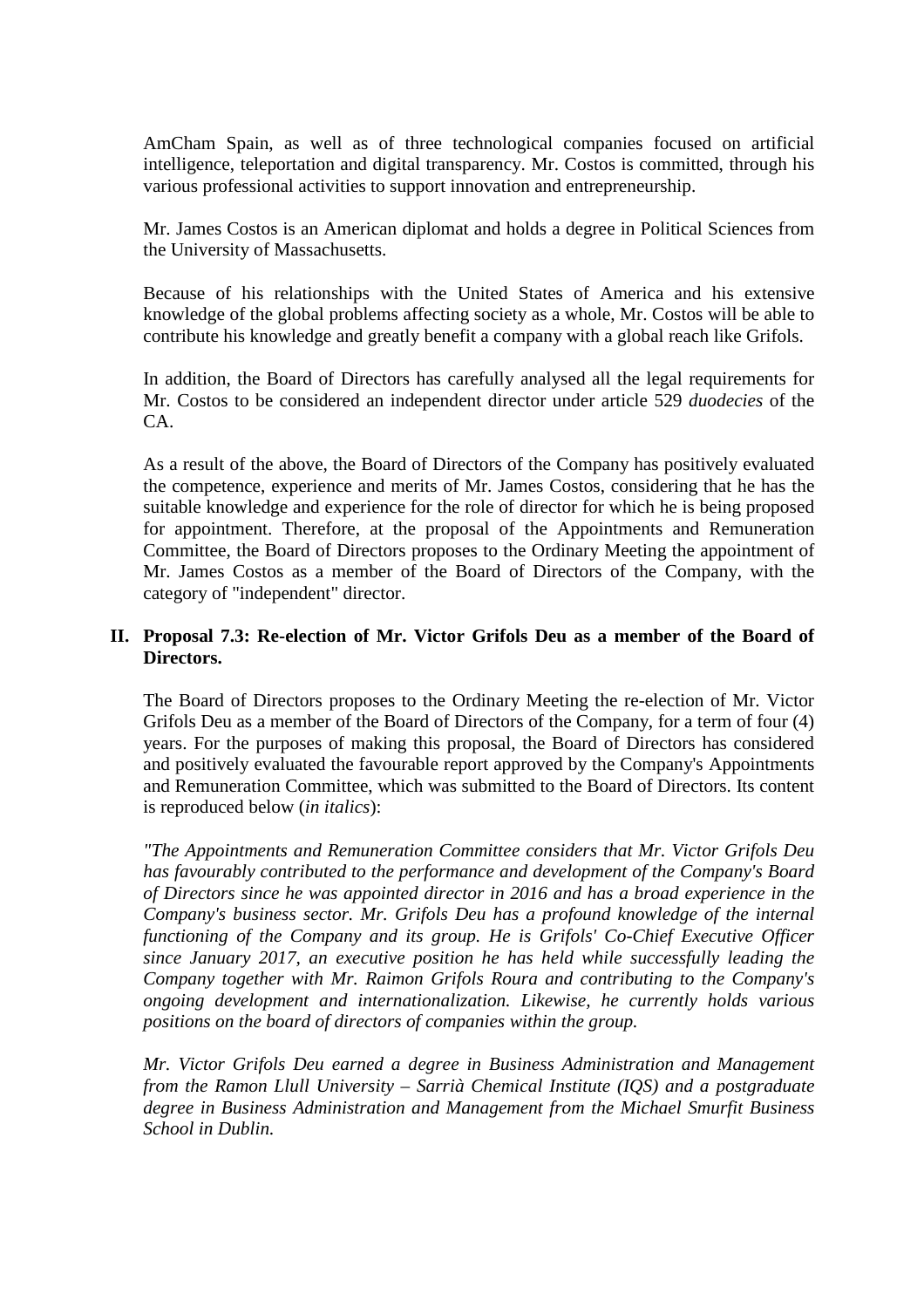*With respect to the evaluation of the performance and the effective dedication of the board member from his appointment until now, this Committee has verified that Mr. Grifols Deu has carried out his function as director with due care and diligence and has assisted and actively participated in the board meetings. Furthermore, it is worth noting that this Committee considers that he has diligently and effectively carried out his executive position in the best interest of the Company. Likewise, the Committee has analysed the requirements that board members must meet in accordance with the Company's Policy on Director Selection and Diversity, and concludes that Mr. Grifols Deu is not disqualified for any reason of incompatibility or legal prohibition established under the applicable law or corporate governance system.*

*Because Mr. Grifols Deu holds executive functions within the Company, it is expected that he shall be re-elected as an "executive" director.*

*Given the above, the Appointments and Remuneration Committee unanimously resolves to favourably inform the Board's proposal of re-election of Mr. Victor Grifols Deu as a member of the Board of Directors of the Company under the category of "executive" director, for a term of four (4) years."*

As a result of the above and considering the favourable report issued by the Appointments and Remuneration Committee, the Company's Board of Directors has positively considered the competence, experience and merits of Mr. Victor Grifols Deu, as well as his contribution to the well-functioning of the Board of Directors and considers it is in the best interest of the Company to re-elect him as director. Consequently, the Board of Directors proposes to the Ordinary Meeting the re-election of Mr. Grifols Deu as member of the Board of Directors under the category of "executive" director.

### **III. Proposal 7.4: Re-election of Mr. Thomas Glanzmann as a member of the Board of Directors.**

The Board of Directors proposes to the Ordinary Meeting the re-election of Mr. Thomas Glanzmann as a member of the Board of Directors of the Company, for a term of four (4) years. For the purposes of making this proposal, the Board of Directors has considered and positively evaluated the favourable report approved by the Company's Appointments and Remuneration Committee, which was submitted to the Board of Directors. Its content is reproduced below (*in italics*):

*"The Appointments and Remuneration Committee considers that Mr. Thomas Glanzmann has favourably contributed to the performance and development of the Company's Board of Directors since he was appointed director in 2006. He has been the non-executive vice-president of the Board since 1 January 2017. He is currently a member of the Board of Directors of Alcon, Inc. and a Healthcare Advisor at Madison Dearborn and Partners. He is the Founder and General Partner of Medical Technology Venture Partners in California, United States.*

*Mr. Thomas Glanzmann earned a degree in Political Science from Dartmouth College, United States, and an M.B.A. from IMD, Lausanne-Switzerland. He also holds a Board of Directors Certification from the UCLA Anderson School of Management, USA.*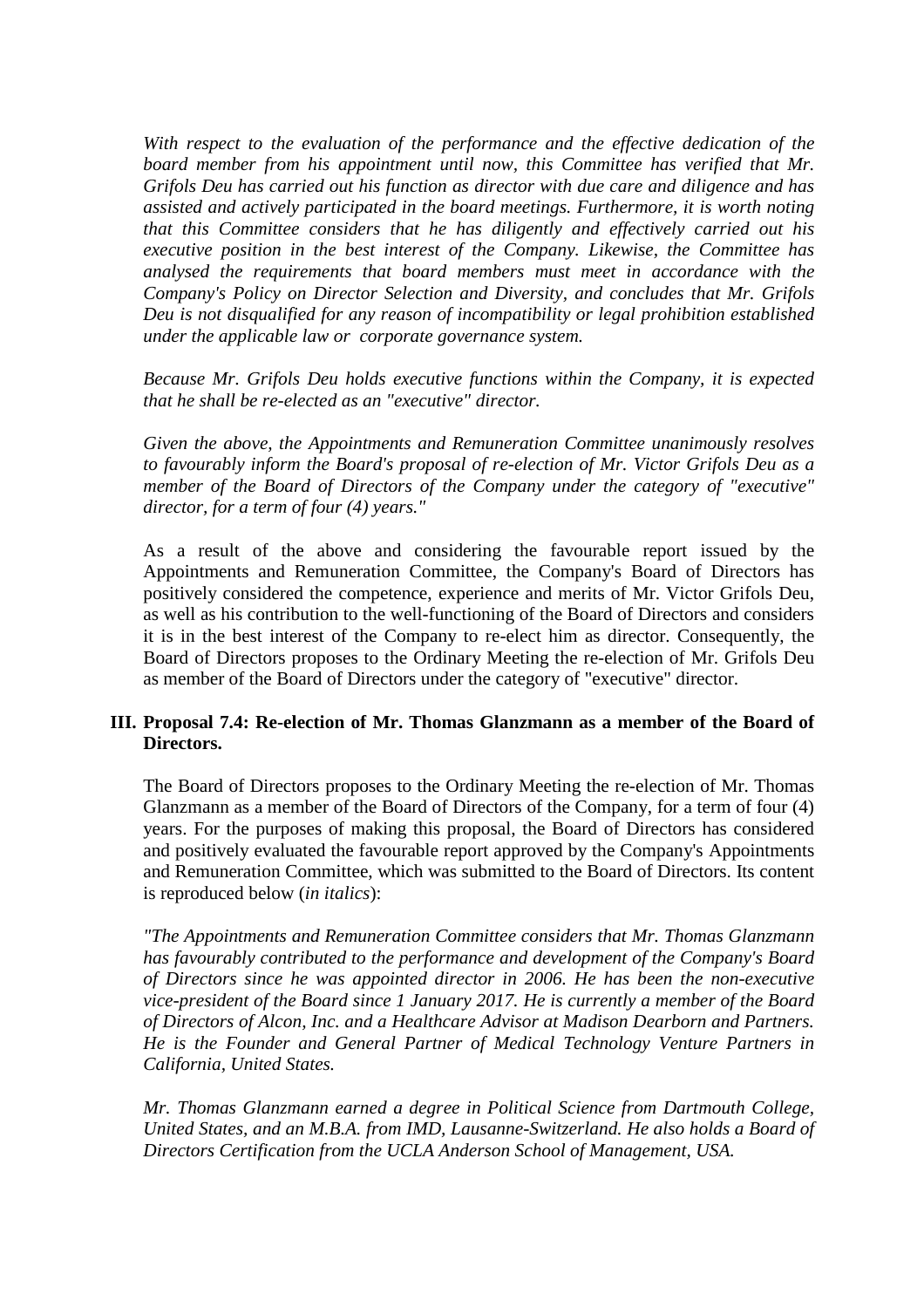*With respect to the evaluation of the performance and the effective dedication of the board member from his appointment until now, this Committee has verified that Mr. Glanzmann has carried out his function as director with due care and diligence, and has assisted and actively participated in the board meetings. Likewise, the Committee has analysed the requirements that board members must meet in accordance with the Company's Policy on Director Selection and Diversity, and concludes that Mr. Glanzmann is not disqualified for any reason of incompatibility or legal prohibition established under the applicable law or corporate governance system.*

*It is expected that he shall be re-elected as an "other external" director.*

*Given the above, the Appointments and Remuneration Committee unanimously resolves to favourably inform the Board's proposal of re-election of Mr. Thomas Glanzmann as a member of the Board of Directors of the Company under the category of "other external" director, for a term of four (4) years."*

As a result of the above and considering the favourable report issued by the Appointments and Remuneration Committee, the Company's Board of Directors has positively considered the competence, experience and merits of Mr. Thomas Glanzmann, as well as his contribution to the well-functioning of the Board of Directors and considers it is in the best interest of the Company to re-elect him as director. Consequently, the Board of Directors proposes to the Ordinary Meeting the re-election of Mr. Glanzmann as member of the Board of Directors under the category of "other external" director.

# **IV. Proposal 7.5: Re-election of Mr. Steven F. Mayer as a member of the Board of Directors.**

The Board of Directors proposes to the Ordinary Meeting the re-election of Mr. Steven F. Mayer as member of the Board of Directors for a term of four (4) years. In order to approve this proposal, the Board of Directors has taken into account and has favourably considered the proposal made by the Company's Appointments and Remuneration Committee, in accordance with article 529.*decies* of the CA. Furthermore, it has previously analysed the required competences for the Board, taking into account the requirements that directors should meet to perform their duties.

To propose the re-election of Mr. Steven F. Mayer, his performance and high dedication in the Board of Directors since his appointment as director in 2011 has been positively assessed. The Board confirms that he has been highly involved in his role since he was appointed director. Mr. Mayer has attended the meetings, taking part in them and contributing efficiently to the good progress of the Board and the Audit Committee, of which he is also a member.

Mr. Steven F. Mayer is currently the CEO of Iron Horse Acquisition Corp. and of Dedication Capital, LLC, private investment firms that he founded. He is also director of Pretty Party, LLC. From 2002 until 2018, he held a variety of senior positions with Cerberus Capital Management, L.P. and Cerberus California, LLC, affiliated private investment firms, culminating with serving as Senior Managing Director, Co-Head of